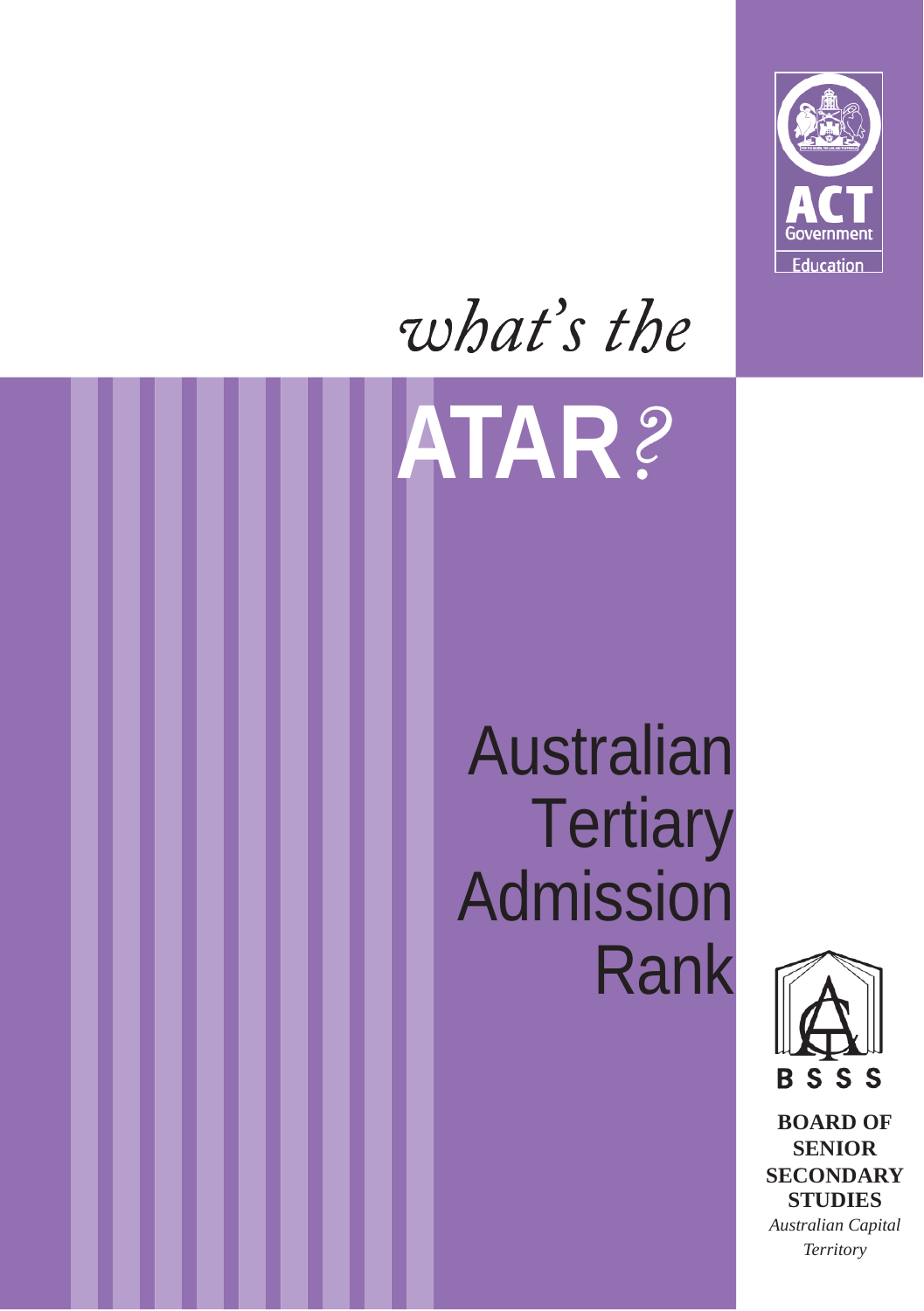# what's the **ATAR**

#### **Introduction**

This brochure provides an explanation of the Australian Tertiary Admission Rank (ATAR) and of the processes used in its calculation by the ACT Board of Senior Secondary Studies.

#### **What is the ATAR?**

The ATAR is a **percentile ranking** used by universities to assist in the selection of school leavers for entry into undergraduate courses. It is used as an indication of a student's suitability for study at university level, and to allow universities to select appropriate numbers of students for each course. The ATAR is a ranking of a student relative to the full age cohort i.e. relative to the set of students who would be in the group if all students stayed on and completed Year 12. It is reported with a range from 99.95 for the highest ranked students down to 30.00. For example, a student with an ATAR of 85.00 indicates a performance better than 85% of the population eligible to be in Year 12 or in the top 15% in relation to all the students who started school at the same time.

#### **How is the ATAR reported?**

The ATAR is reported on the Tertiary Entrance Statement. A Tertiary Entrance Statement is produced for each student who meets the requirements set down by the ACT Board of Senior Secondary Studies for eligibility to apply for entry to university.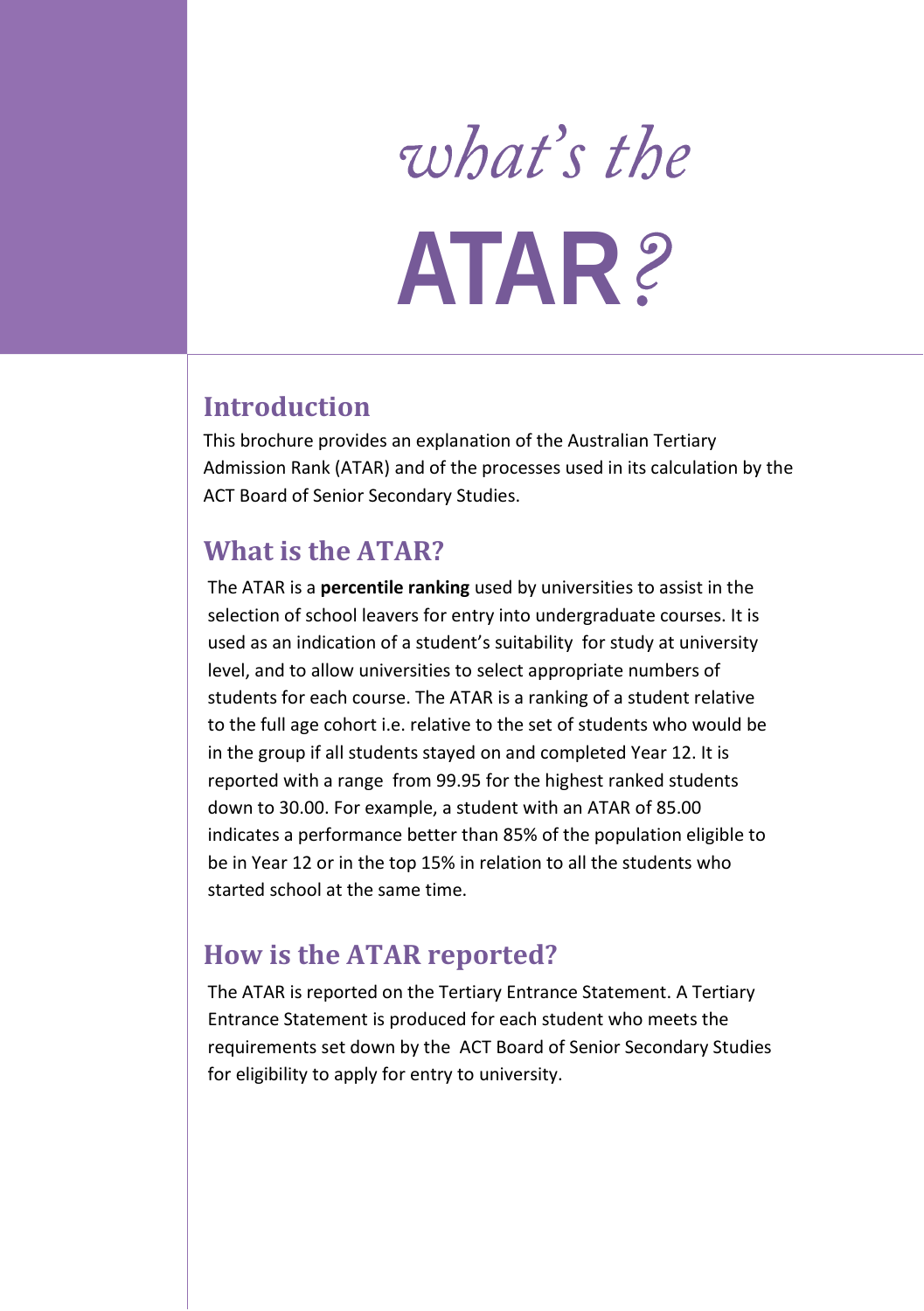#### **How is the ATAR calculated?**

The ATAR is calculated from a student's performance in their best courses. The main steps in the process are:

#### step 1: Course scores

Colleges calculate a course score for each student in each T or H course from relevant unit scores. A course score indicates how well a student performed in a particular course compared to all other students in that course's scaling group at the college. It is a way of comparing students' performances. A scaling group is the group of students completing T or H courses in a particular area. The students may all have completed the same course, or they may have completed different courses. For example, a college may group students from their Accounting and Business Studies courses in a single scaling group. This will allow course scores for those courses to be directly compared. Course scores are not percentages and typically lie between 30 and 105.

#### step 2: Scaling

Course scores are only useful in the calculation of the Aggregate Score if they are reported on the same scale. The scale is determined when the course scores are scaled by the OCS scaling procedure. Scaling is an adjustment of the course scores to bring them to a mean and standard deviation related to the students' performance on the AST and their best 4 course scores. A brief explanation of the OCS procedure may be found near the end of this pamphlet in Appendix A.

The scaling procedure changes the score used to represent each student's rank in a particular moderation scaling group, but it does not alter the ranking of students or the shape of the distribution. For example, if Student A is above Student B in Economics, Student A will still be above Student B after scaling.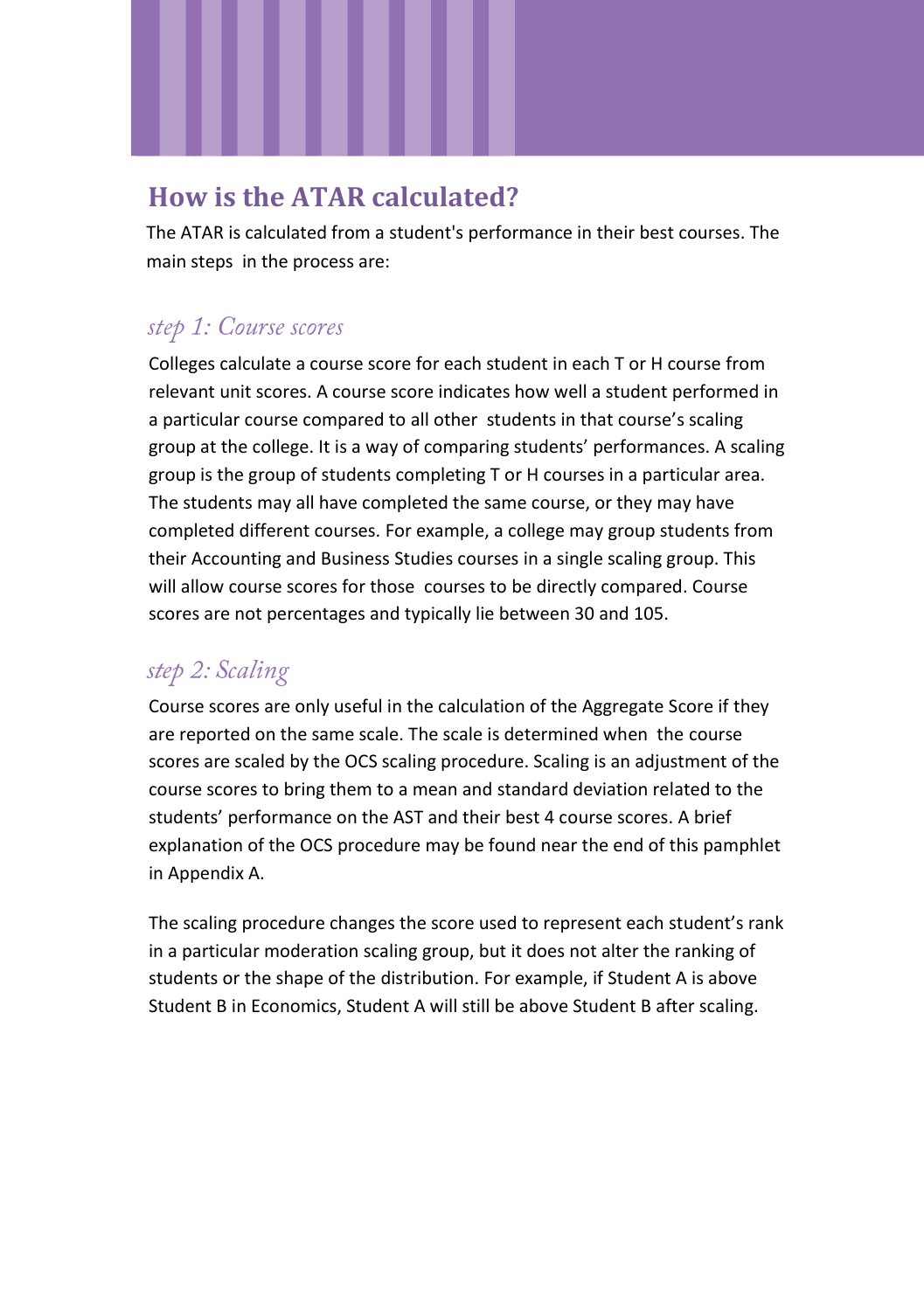#### step 3: Using scaled scores to produce an Aggregate Score

Once course scores are scaled, they can be added. The Aggregate Score is the number produced by adding the best three scaled scores from major courses, and 0.6 of the next best course score (either major or minor). This may be illustrated through these three examples:

|  | A student with 4 major courses and 1 minor course |  |  |  |  |  |  |  |
|--|---------------------------------------------------|--|--|--|--|--|--|--|
|--|---------------------------------------------------|--|--|--|--|--|--|--|

| <b>Course Length</b> | <b>Scaled Scores</b> | Weighting | <b>Weighted Scaled Scores</b> |
|----------------------|----------------------|-----------|-------------------------------|
| Major                | 118.10               | 0.0       | 0.00                          |
| Major                | 143.22               | 1.0       | 143.22                        |
| Major                | 171.87               | 1.0       | 171.87                        |
| Major                | 125.85               | 1.0       | 125.85                        |
| Minor                | 176.60               | 0.6       | 105.96                        |

Aggregate Score = 143.22 + 171.87 + 125.85 + 105.96 = 547

**<sup>2</sup>** A student with 3 major courses and 1 double major course

| <b>Course Length</b> | <b>Scaled Scores</b> |
|----------------------|----------------------|
| Major                | 118.10               |
| Major                | 143.22               |
| Major                | 176.60               |
| Double Major         | 171.87               |

For score calculation purposes, this package is equivalent to 5 majors as follows:

| <b>Course Length</b> | <b>Scaled Scores</b> | Weighting | <b>Weighted Scaled Scores</b> |
|----------------------|----------------------|-----------|-------------------------------|
| Major                | 118.10               | 0.0       | 0.00                          |
| Major                | 143.22               | 0.6       | 85.93                         |
| Major                | 176.60               | 1.0       | 176.60                        |
| Major                | 171.87               | 1.0       | 171.87                        |
| Major                | 171.87               | 1.0       | 171.87                        |

Aggregate Score = 85.93 + 176.60 + 171.87 + 171.87 = 606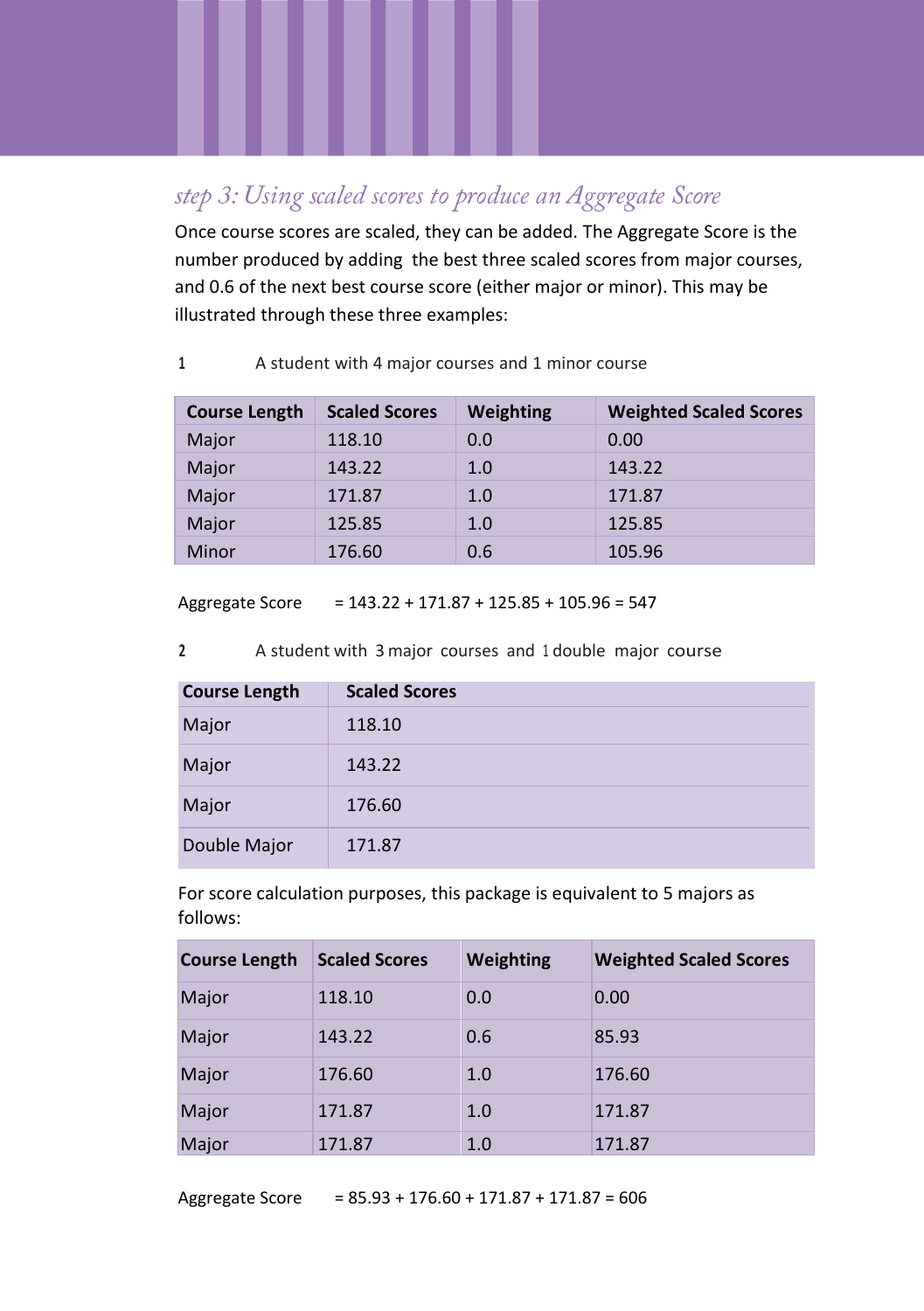#### **3** A student with 3 major courses and 1 major minor course

| <b>Course Length</b> | <b>Scaled Score</b> |
|----------------------|---------------------|
| Major                | 118.10              |
| Major                | 143.22              |
| Major                | 176.60              |
| <b>Major Minor</b>   | 171.87              |

For score calculation purposes this package is equivalent to 4 majors and 1 minor as follows:

| <b>Course Length</b> | <b>Scaled Scores</b> | <b>Weighting</b> | <b>Weighted Scaled Scores</b> |
|----------------------|----------------------|------------------|-------------------------------|
| Major                | 118.10               | 0.0              | 0.00                          |
| Major                | 143.22               | 1.0              | 143.22                        |
| Major                | 176.60               | 1.0              | 176.60                        |
| Major                | 171.87               | 1.0              | 171.87                        |
| Minor                | 171.87               | 0.6              | 103.12                        |

Aggregate Score =143.22 + 176.60 + 171.87 + 103.12 = 595

#### step 4: Calculating the ATAR

The Aggregate Scores for all students who have met the requirements are listed in order from highest to lowest. The students are then given a rank called the rank by candidature. This rank is then converted to an age rank (ATAR) using a table supplied by the NSW Technical Committee on Scaling. This gives a rank for ACT students as if they were part of the NSW age cohort. The ACT, because of its size and demographic nature, can be more readily considered to be within the NSW age cohort for comparison to the states. By using this method the relativities that have been in place for ACT students for a number of years are maintained.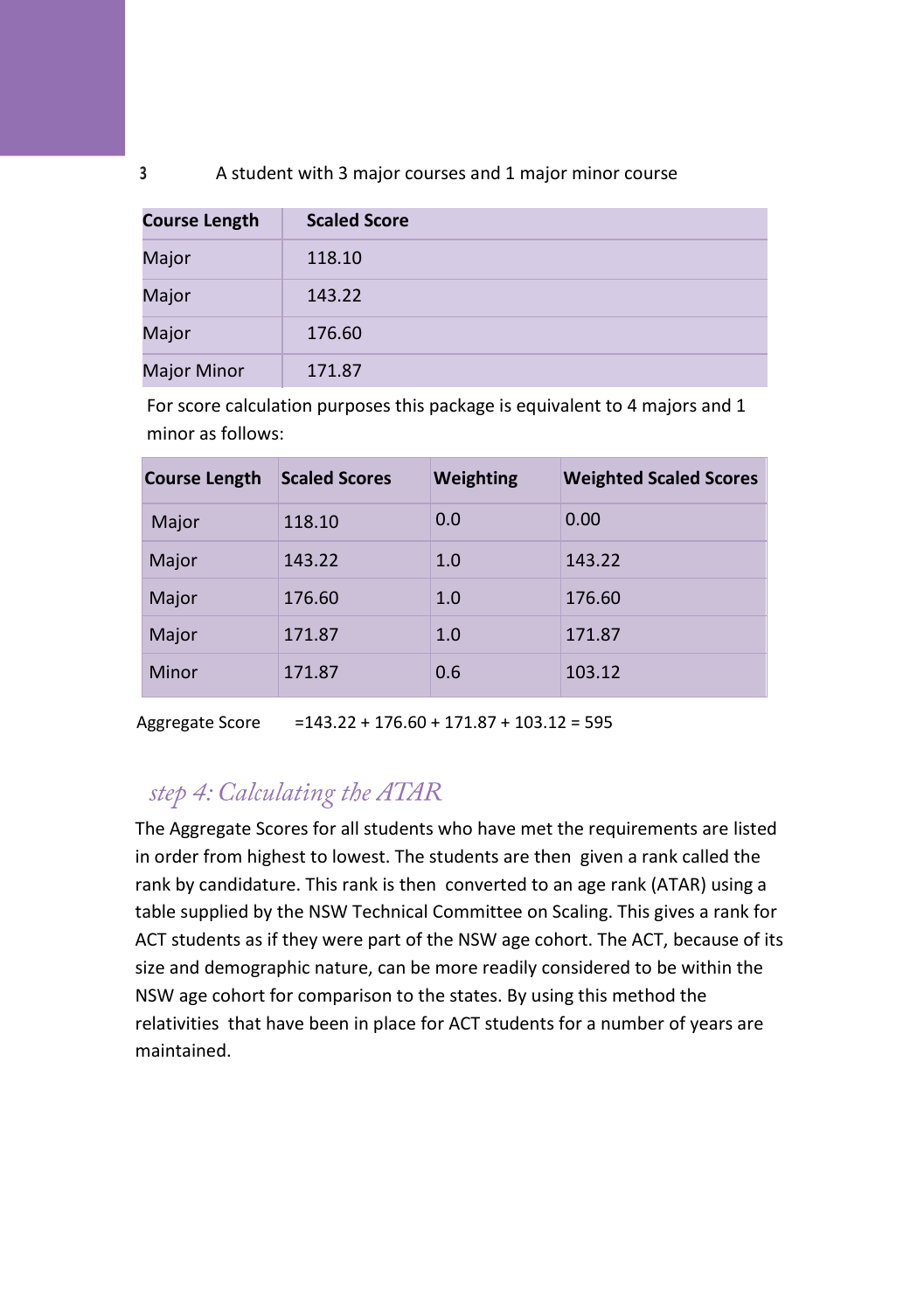The ATAR calculated in the ACT is directly comparable to the ATAR calculated in NSW and other states and the same cut-offs at NSW and ACT universities apply to both ACT and NSW students. If you are applying to interstate universities, that state's admissions centre will use the ATAR for entry into its universities. All Australian universities have agreed to use the ranking based on the age cohort for each state. This means that most interstate applicants will be able to directly compare their ranks with university cut-offs irrespective of their state of origin.

#### **What courses should I choose?**

In making an informed decision about your choice of courses, you should take into account:

- your interests and abilities
- likely prerequisites for educational opportunities you may wish to access after leaving school.

You should seek advice on these matters from teachers at your college.

#### **Comparing unit scores**

In the ACT the unit scores represent a position in a rank order of the group of students completing that unit in that college. They do not represent a score out of 100. Care must be taken when comparing unit scores from one unit to another or between colleges as these are only a best estimation of scores and can be very different after the scaling process.

To best understand your unit score you need to know the mean and standard deviation of the unit scores of the group studying that unit. The mean of a group is the average, the standard deviation of the group is a measure of how spread out the group is. This information can be used to determine where you are situated in the group.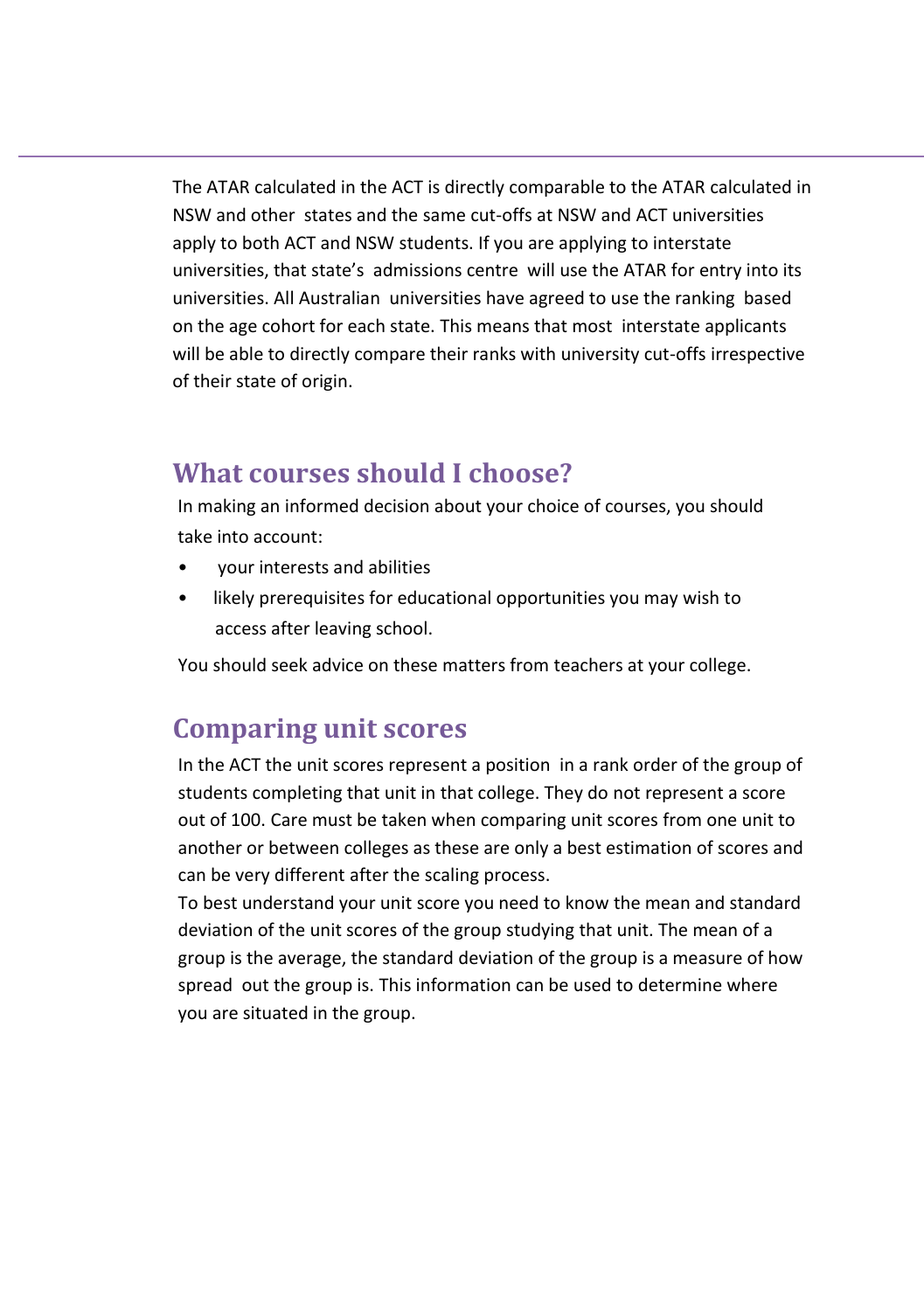### **Appendix A: The Other Course Score (OCS) scaling method**

Briefly, the stages in the process are:

- 1 For each student, a measure of General Achievement (GA) is calculated using her/his AST score and four best course scores. The course scores from the best 3 T majors and the next best T course score – either major or minor – are used.
- 2 The average and the spread of the GA scores in each moderation scaling group are calculated, and the course scores are then adjusted so that they have the same average and spread as the GA scores.
- 3 The AST and the adjusted course scores are used to calculate revised GA values.
- 4 The course scores are adjusted again (as in step 2) using these revised GA values. The process continues working through steps 3 and 4 until the adjustments made to the course scores from one step to the next are no longer significant. In practice this usually takes less than twenty cycles.

Note:

- Although an individual student's AST result or GA is not used directly in adjusting his/her own course scores; it affects the parameters of each scaling group the student is a part of.
- The AST scores are not altered during any part of the process.
- The final stage in the process produces course scores which are on the same scale across all courses and across all colleges. This means they can then be directly compared to each other. The course scores can be added together to produce Aggregate Scores, which are then used in the calculation of the Australian Tertiary Admission Rank.